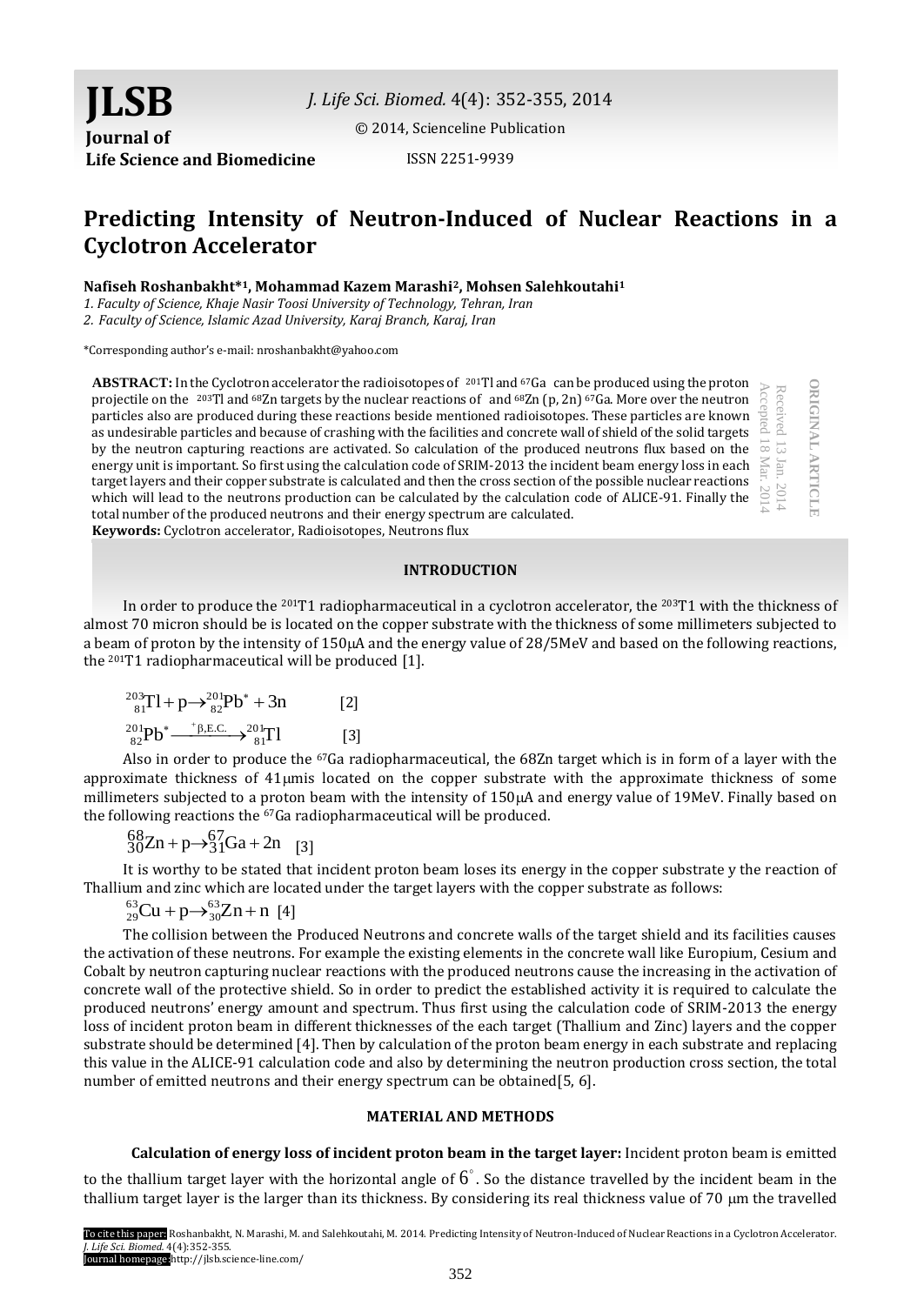distance is equal to  $700\mu$ . Also the copper substrate is designed in a way that the beam energy after passing through it will be zero.

In order to calculate the proton beam energy in each depth of the target layer, it can be divided into some layers with the little thickness values of almost 20 $\mu$ . Then using the srim software the loss of incident proton beam energy can be calculated after travelling this distance. So the mean energy of poton beam can be determined in the half of a part. Figures 1 and 2 demonstrate the proton energy variation in the thallium target layer and also the copper substrate.



**Figure1.** Incident proton beam energy loss in the thallium target layer



**Figure 2.** Incident proton beam energy loss in the copper layer

#### **RESULTS**

Calculation of produced neutrons numbers after crashing the incident proton beam with the target. One of the most important and practical advantages of Alice code is its capability of calculation of cross section of the radio isotropic materials and also isotropic ones based on the different energy levels of the proton[4],[5]. In this code the total cross section of neutrons by the number of produced neutrons based on the mb.n unit devided by the incident beam energy can be determined for all possible nuclear reactions in the target set which includes a layer of thallium <sup>203</sup>Tl on a copper layer of <sup>63</sup>Cu using the incident proton beam energy loss diagrams and replacing the mean energy which is obtained for each substrate of target. The results are depicted in figures 3 and 4[1].

Also the cross section of all neutrons produced by all nuclear reactions in the thallium target layer of its copper substrate is equal to the sum of cross sections of all substrates regarding the incident proto n energy in that substrate. The calculated value for the target set of thallium and copper is equal to the  $N_{total}=204/804b$ . In order to calculate the total number of neutrons for the target set (thallium and its copper substrate) the following equation can be used[2]:

$$
N = \sum_{i=1}^{k} N_i + \sum_{i=1}^{k'} N'_i = \sum_{i=1}^{k} \frac{\rho_i l_i N_s J}{M_i e} \sigma_i + \sum_{i=1}^{k'} \frac{\rho'_i l'_i N_s J}{M'_i e} \sigma'_i \tag{1}
$$
  
In which:

 $N_i$ : the produced neutrons in each thallium layer part (n/sec);  $N_i'$ : the produced neutrons in each copper; substrate part (n/sec);  $l_i$  and  $l'_i$  : the i'th target part thickness related to the thallium and copper (cm);  $\rho_i$  and  $\rho'_i$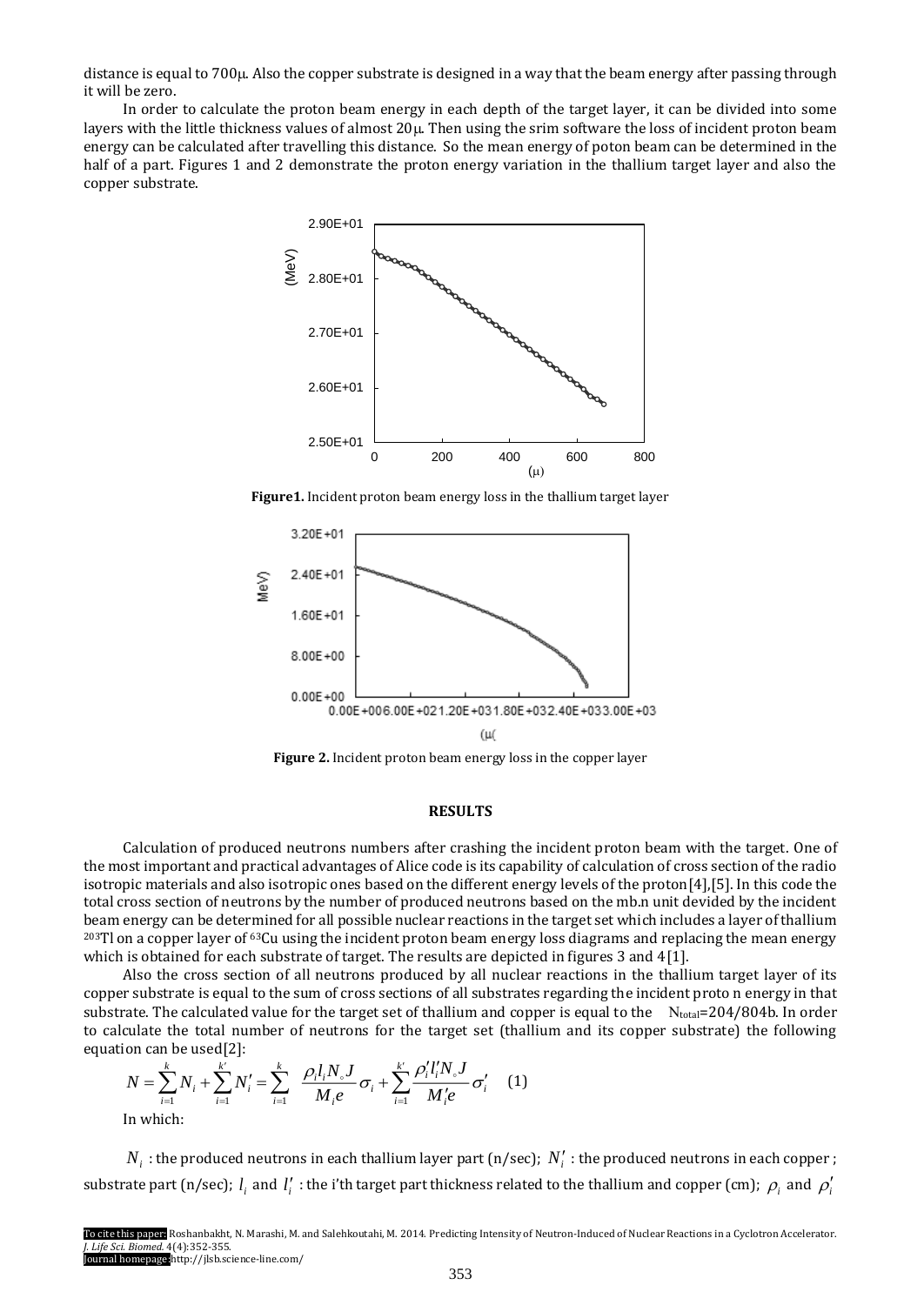: the i'th target part density related to the thallium and copper (gr/cm<sup>3</sup>);  $N_0$  : the Avogadros' number equal to the 6/02\*10<sup>23</sup>; J: beam current of incident proton (A); e : electron load (C);  $M_i$  and  $M'_i$  : mass number of i'th target part related to the thallium and copper (gr);  $\sigma_i$  and  $\sigma'_i$  : neutron emission total cross section in the i'th target part related to the thallium and copper; K: the parts number in the thallium layer;  $k'$ : the parts number in the copper substrate; N: the total number of neutrons in each second.

Accordingly equation the total number of produced neutrons for the target set of thallium and copper substrate is equal to the sum of number of produced neutrons in each substrate which can be calculated using the equation 1. In this project this value is equal to the  $n/sec(N_{total}=4.03*10^{13})$ . Also using the alice code it is possible to calculate the total intensity of the emitted neutrons for the target set based on the emitted neutron particles energy. The results are demonstrated in figure 5.



**Figure 3**. The cross section of nuclear reactions (p,xn) for the thallium target



Figure 4. The cross section of nuclear reactions (p,xn) for the copper target



**Figure 5.** Energy spectrum of the emitted neutrons from the target set of thallium and the copper substrate.